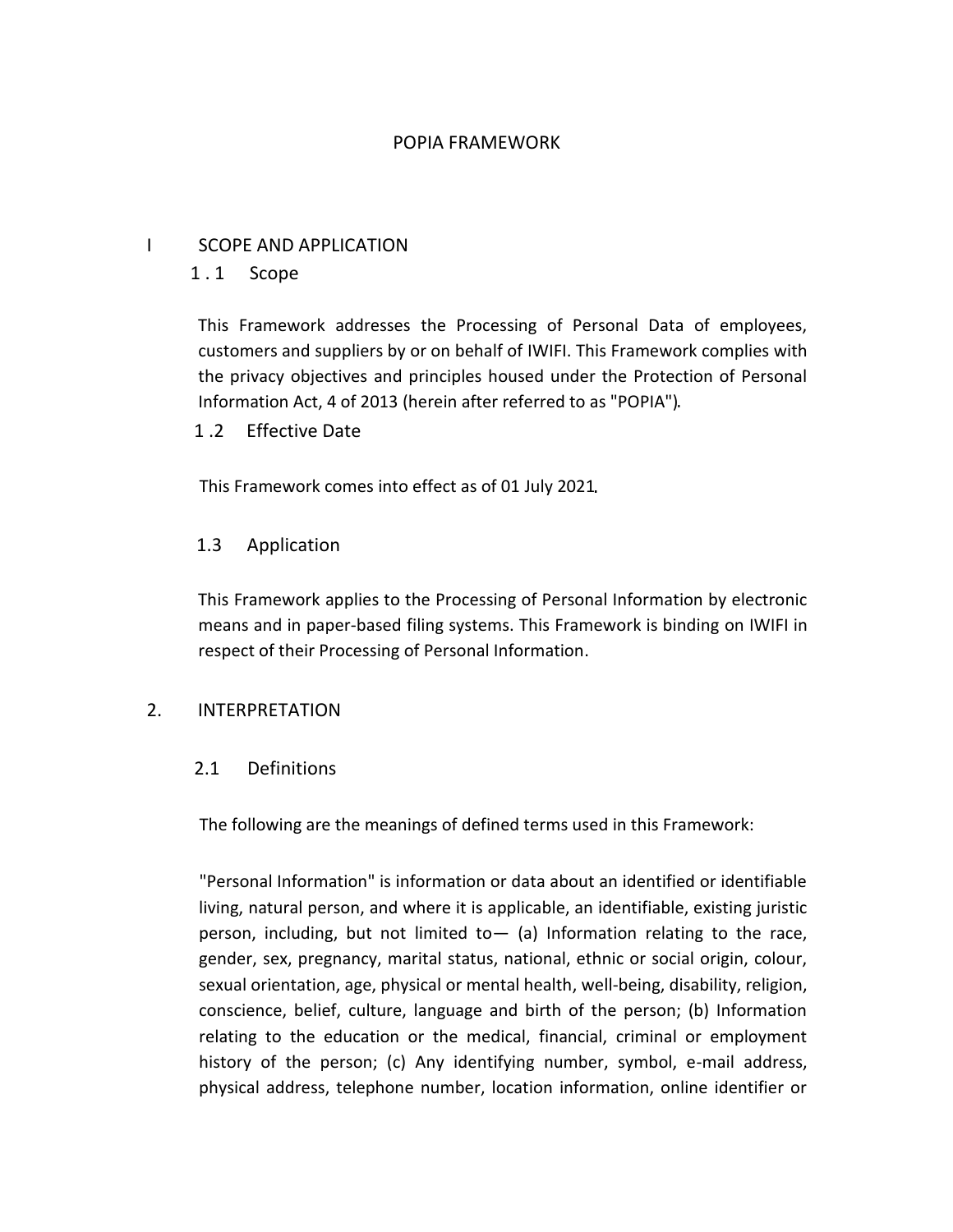other particular assignment to the person; (d) The biometric information of the person; (e) The personal opinions, views or preferences of the person; (f) Correspondence sent by the person that is implicitly or explicitly of a private or confidential nature or further correspondence that would reveal the contents of the original correspondence; (g) The views or opinions of another individual about the person; and (h) The name of the person if it appears with other personal information relating to the person or if the disclosure of the name itself would reveal information about the person, received by the Responsible Party from any party in any format including, without limitation, electronic, paper, and verbal;

"Data Subject" is the individual who is the owner of the Personal Information;

"Processing" means any operation or activity or any set of operations, whether or not by automatic means, concerning personal information, including— (a) The collection, receipt, recording, organisation, collation, storage, updating or modification, retrieval alteration, consultation or use; (b) Dissemination by means of transmission, distribution or making available in any other form; or (c) Merging, linking, as well as restriction, degradation, erasure or destruction of information. Processing includes any online and offline processing and includes such activities as copying, filing, and inputting Personal Information into a database;

'Responsible Party/ies" means the party who determines the purpose of and means for processing Personal Information, and shall refer to IWIFI .

"Special Personal Information" is information or data about an individual that pertains to racial or ethnic origins, political or religious beliefs, health, or sexual orientation or preferences, biometric data and data regarding minors. Special Personal Information may not be processed at all unless the individual has given explicit consent.

## 3. DATA PROTECTION PRINCIPLES

In Processing Personal Information, the Responsible Party shall comply with the eight conditions for the lawful processing of personal information in terms of POPIA (the "Conditions")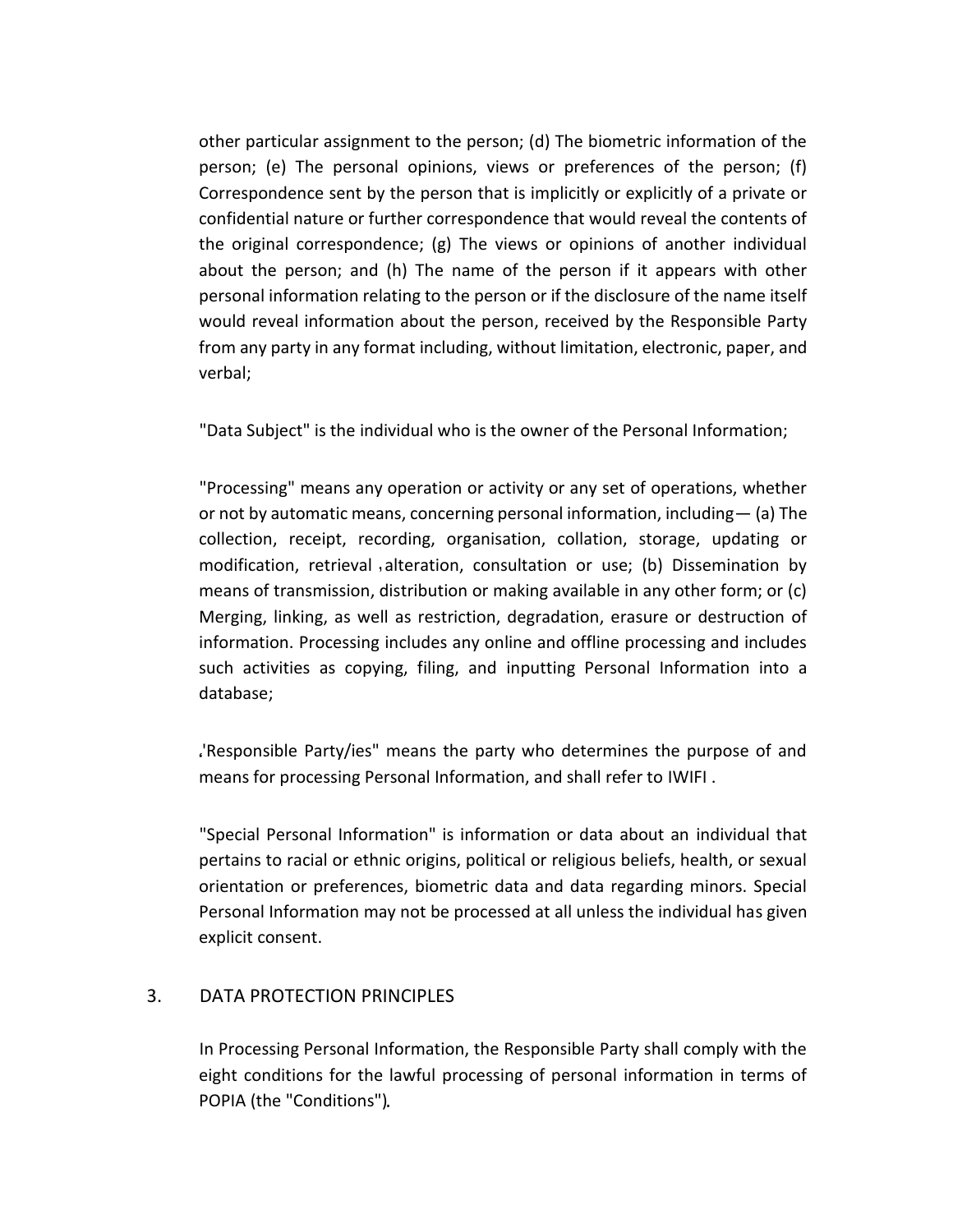Adherence to the Conditions may be limited in certain cases to the extent necessary to meet national security, public interest, or law enforcement requirements.

The Conditions are as follows:

3.1 Condition 1 — Accountability:

3.1.1 The party collecting the Personal Information must ensure compliance with the principles of POPIA.

- 3.2 Condition 2 Processing Limitation:
	- 3.2.1 Personal Information can be collected or stored only if it is necessary for, or directly related to, a lawful, explicitly defined purpose and does not intrude on the privacy of the consumer to an unreasonable extent.
	- 3.2.2 Personal Information must be collected directly from and with the consent of the consumer.
- 3.3 Condition 3 Purpose Specification:
	- 3.3.1 Consumers must be informed of the purpose of any such collection and of the intended recipient of the Personal Information at the time of collection.
	- 3.3.2 Personal Information must not be kept for any longer than is necessary for achieving the purpose for which it was collected.
- 3.4Condition 4 Further Processing Limitation:
	- 3.4. IPersonal Information must not be distributed in any way which is incompatible with the purpose for which it was collected.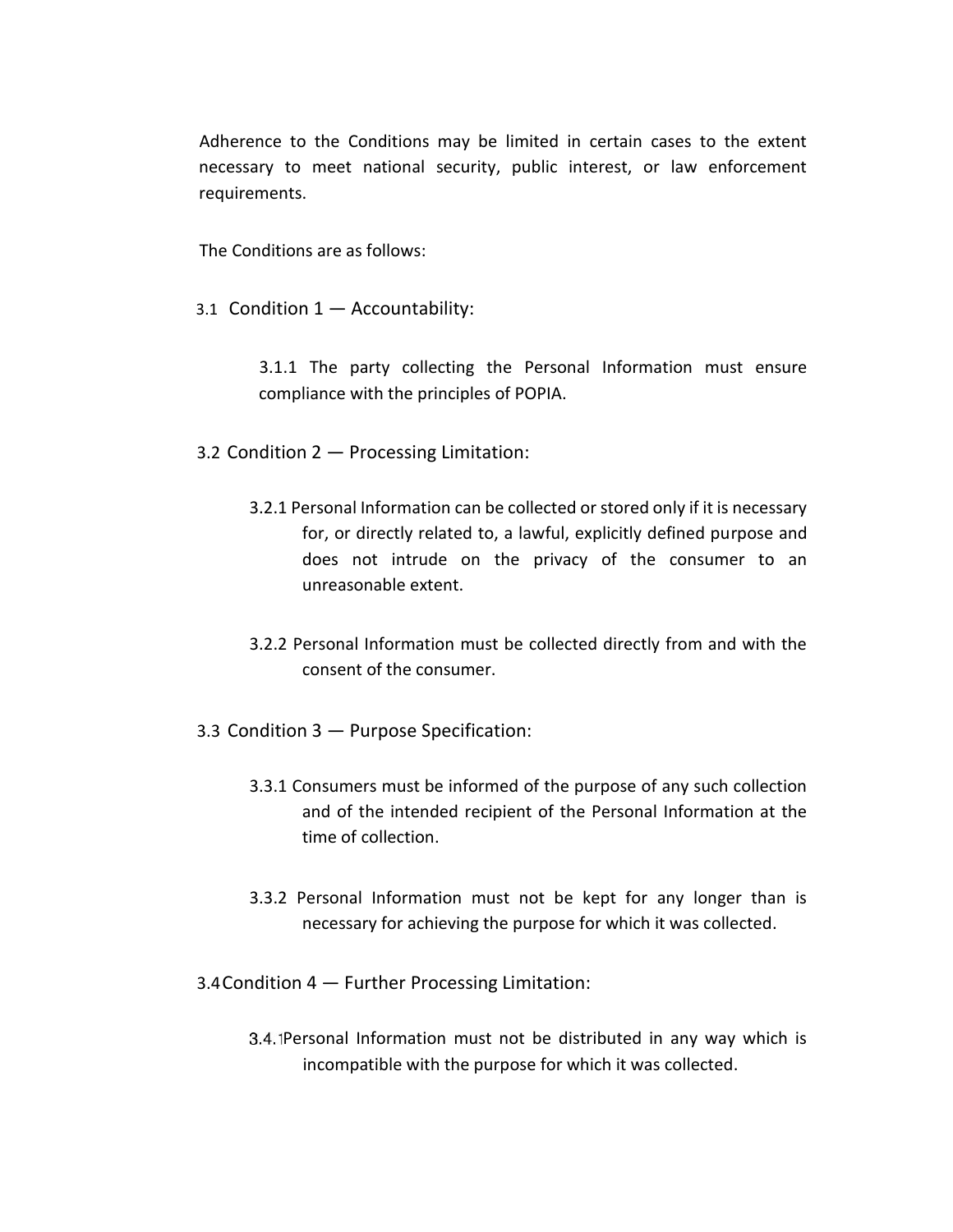- 3.5 Condition 5 Information Quality:
	- 3.5.1 Reasonable steps must be taken to ensure that the Personal Information processed is accurate, up to date and complete.
- 3.6 Condition 6 Openness:
	- 3.6.1 The Data Subject whose information you are collecting must be aware that you are collecting and processing their Personal Information.
	- 3.6.2 They must be notified of the fact either before or as soon as reasonably possible after collection of the Personal Information, even if you get it from a third party.
- 3.7 Condition 7 Security Safeguards:
	- 3.7.1 Appropriate technical and organisation measures have to be taken to safeguard the consumer against the risk of loss, damage, destruction of or an authorised access to Personal Information.
- 3.8 Condition 8 Data Subject Participation:
	- 3.8.1 Consumers are allowed the right to access their Personal Information and have a right to demand correction of such information should it turn out to be inaccurate.
- 3.9 Personal Information Collected
	- 3.9.1 The type of Personal Information collected will depend on the purpose for which it is collected and will be processed for that purpose only. The Personal Information that IWIFI collects and processes falls into three broad categories:
		- 3.9. 1 . 1 Human Resources data;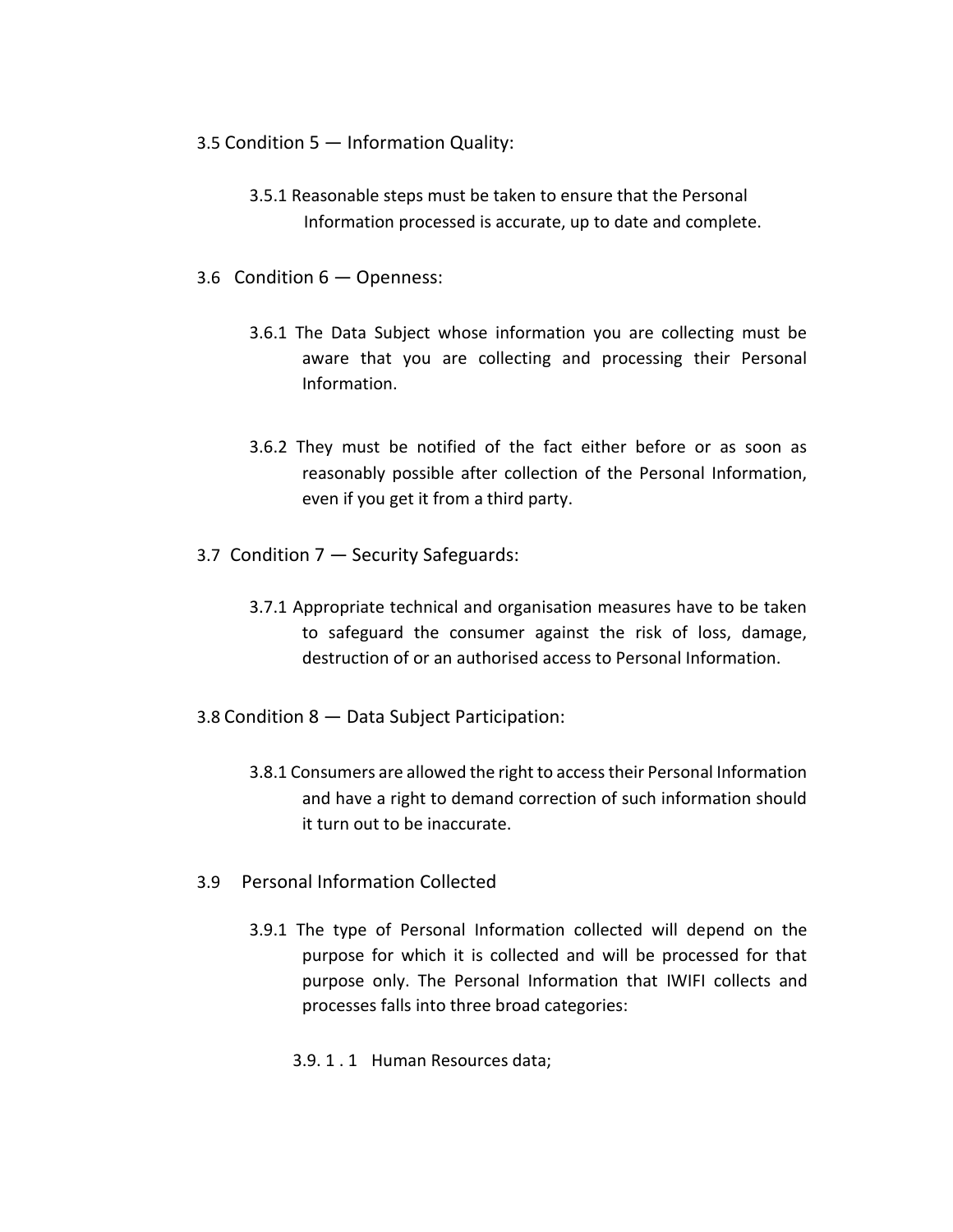### 3.9.1 .2 Procurement data; and

- 3.9.1 .3 Customer/Consumer data.
- 3.9.2 Wherever possible, the Responsible Party will inform the Data Subject what information he/she/it is required to provide to it and what information is optional.
- 3.1 0 Purpose for Processing Personal Information
	- 3.10.1 Personal Information shall be collected, used, transferred or otherwise Processed for one or more of the following purposes:
		- 3.1 0. 1 . 1 The conclusion and execution of agreements with customers and suppliers;
		- 3.1 0.1 .2 Marketing, sales, and promotions;
		- 3.1 0.1 .3 Account management;
		- 3.1 0.1 .4 Customer service;
		- 3.1 0.1 .5 Finance and accounting;
		- 3.1 0.1 .6 Procurement;
		- 3.1 0.1 .7 External communications;
		- 3.1 0.1 .8 Compliance with a legal obligation.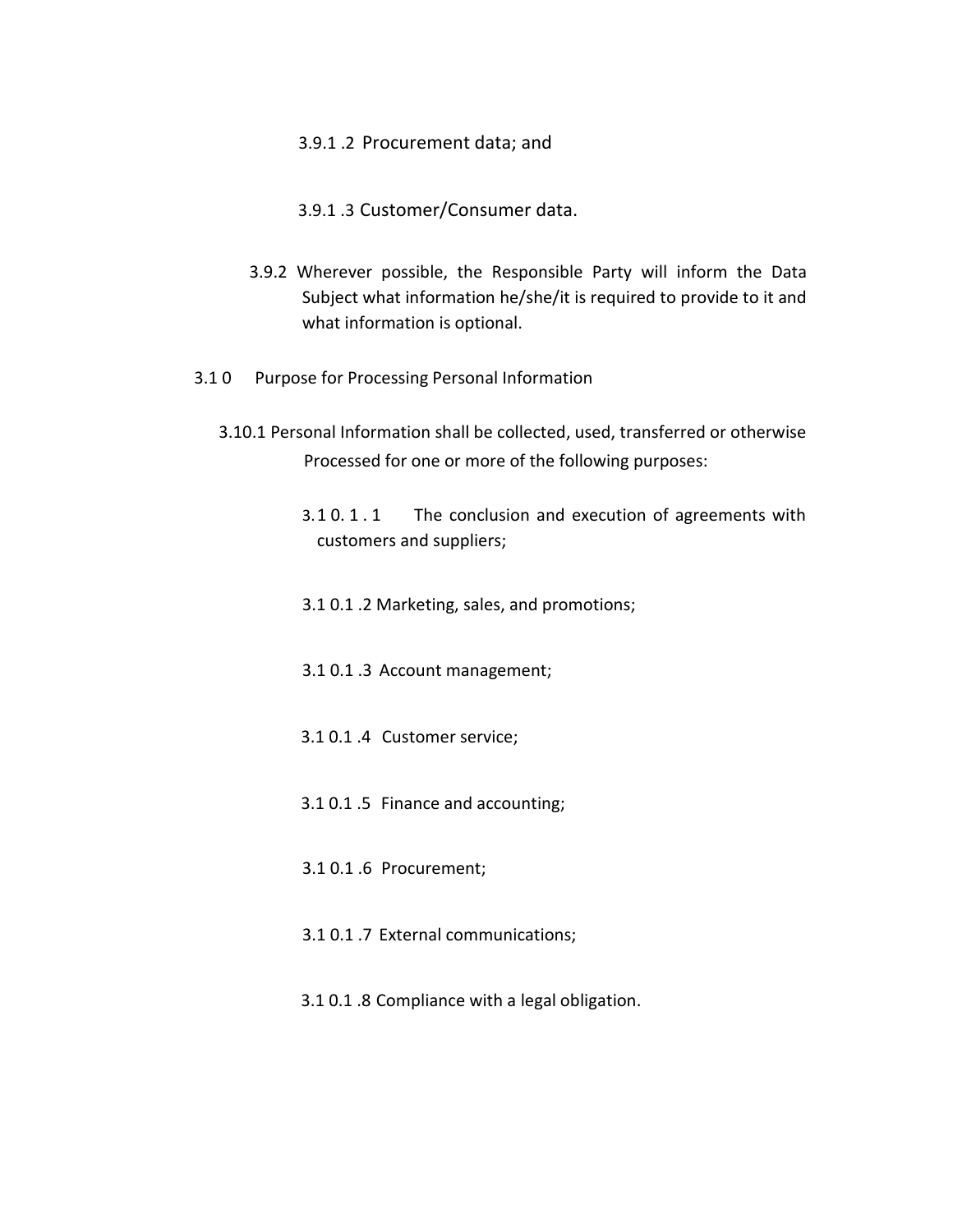### 3.1 1 How Personal Information Is Used

- 3.1 1.1 Personal Information is only to be used for the purpose for which it was collected and agreed to be used for.
- 3.1 1.2 The Responsible Party shall notify all identified Data Subjects about the purposes for which Personal Information is collected and used. In certain situations, data is aggregated or "made anonymous" so that the names of the Data Subjects are not known by data processors within IWIFI. In these cases, Data Subjects do not need to be notified.
- 3.1 1.3 The Responsible Party must give each Data Subject the opportunity to opt out from allowing them to disclose his/her Personal Information to a third party. Affirmative choice (opt-in) must be given if Special Personal Information is to be disclosed to a third party.
- 3.1 1.4 A Data Subject must positively agree to the use of his/her/its Personal Information for a purpose incompatible with the purpose for which it was originally collected or authorized.

## 3.1 2 Consent

- 3.12.1 Whenever Personal Information is collected, the Responsible Party must ensure that the Data Subject is made aware of:
	- 3.1 2.1 .1 the information being collected and where the information is not collected from the Data Subject, the source from which it is collected;
	- 3.1 2.1 .2 the name and address of the Responsible Party;
	- 3.1 2.1 .3 the purpose for which the information is being collected;
	- 3.1 2.1 .4 whether or not the supply of the information by that Data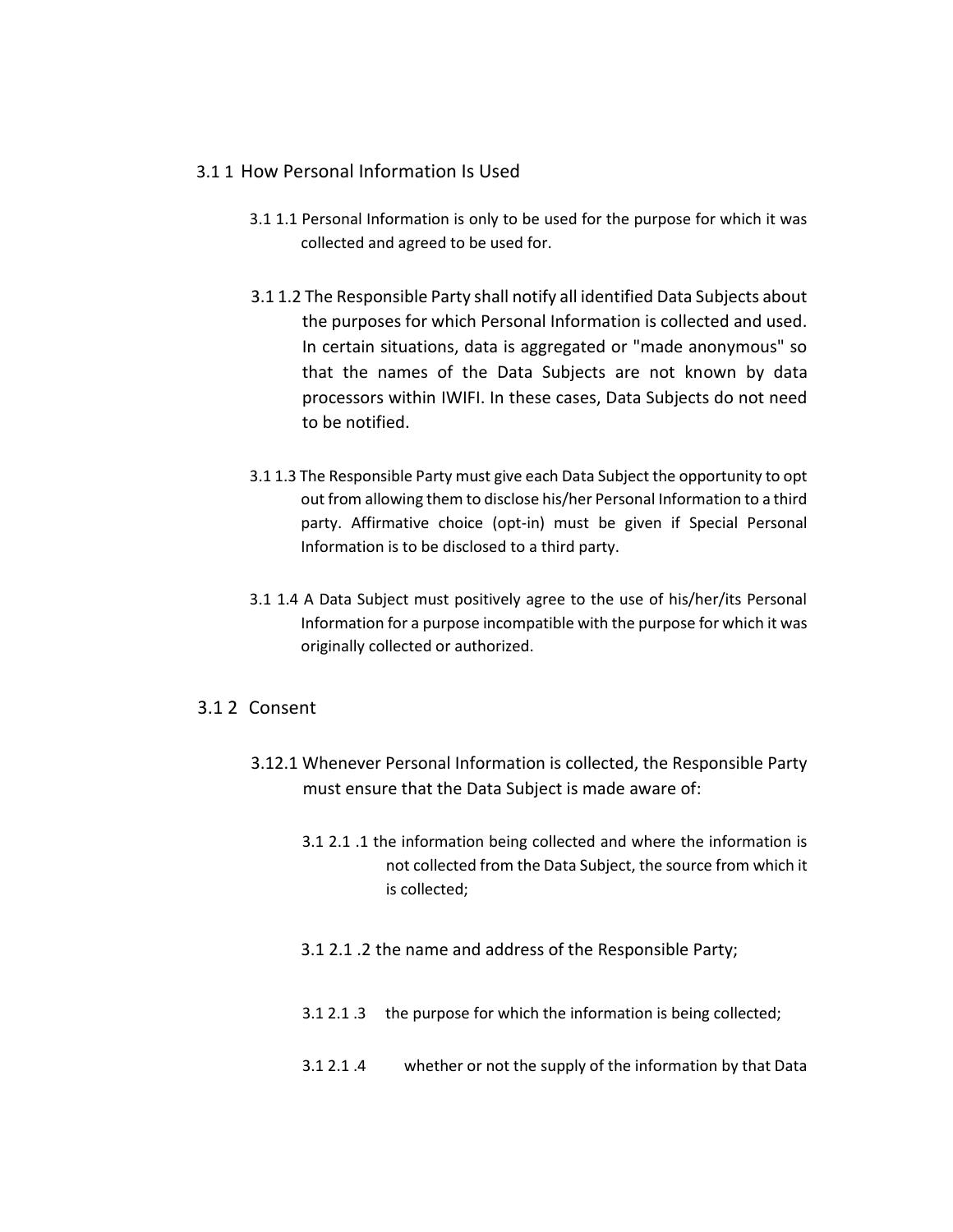Subject is voluntary or mandatory;

- 3.1 2.1 .5 the consequences of failure to provide the information;
- 3.1 2.1 .6 any particular law authorising or requiring the collection of the information;
- 3.1 2.1 .7 the fact that, where applicable, the Responsible Party intends to transfer the information to a third country or international organisation (e.g., for off-shore server storage) and the level of protection afforded to the information by that third country or international organisation;
- 3.1 2.1 .8 the recipient or category of recipients of the information;
- 3.1 2.1 .9 the nature or category of the information;
- 3.1 2.1 .1 0 the existence of the right of access to and the right to rectify the information collected;
- 3.1 2. 1 . 1 1 the existence of the right to object to the Processing of Personal Information; and
- 3.1 2.1 .1 2 the right to lodge a complaint with the Information Regulator and the contact details of the Information Regulator.
- 3.1 3 Disclosure of Personal Information

The Responsible Party may transfer information to a third party acting as an agent for the Responsible Party (such as an outside benefits administrator). However, prior to any such transfer, the Responsible Party must require the third party to give its written agreement to provide the same level of protection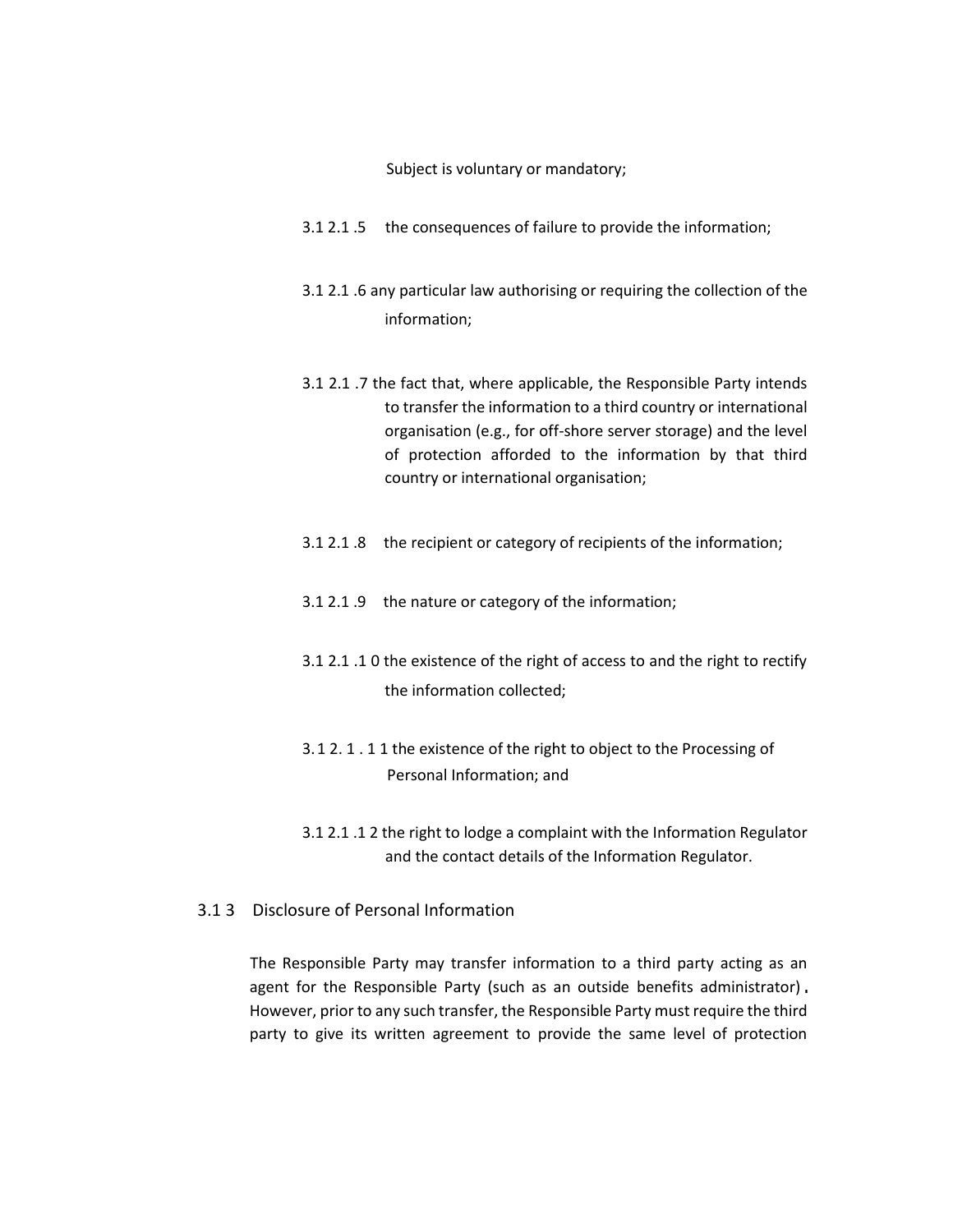required by the Conditions. If possible, a Third-Party Operator Agreement shall be concluded between the Responsible Party and its agent.

#### 3.1 4 Direct Marketing

- 3.14.1 When Processing Personal Information for the purpose of making direct marketing communications, the Responsible Party will either:
	- 3.1 4. 1 . 1 obtain the prior affirmative consent ("opt-in") of the targeted consumer; or
	- 3.1 4.1 .2 ensure that it only Processes the Personal Information of consumers who are customers of the Responsible Party who have not previously chosen not to receive such communications.
- 3.14.2 In every subsequent direct marketing communication that is made to the individual, the individual shall be offered the opportunity to opt-out of further marketing communication.

## 3.1 5 Safeguarding Personal Information

- 3.15.1 The Responsible Party must take reasonable precautions to protect Personal Information from loss, misuse, unauthorized access, disclosure, alteration, and destruction. These precautions include password protections for online information systems and restricted access to Personal Information processed by the Responsible Party.
- 3.15.2 All inquiries, whether written or verbal, concerning any Personal Information, are to be referred to the Information Officer/Chief Executive Officer of the Responsible Party for handling. The Responsible Party will verify the credentials of the inquirer and obtain the Data Subject's consent before releasing information about a Data Subject.
- 3.1 6 Access and Correction of Personal Information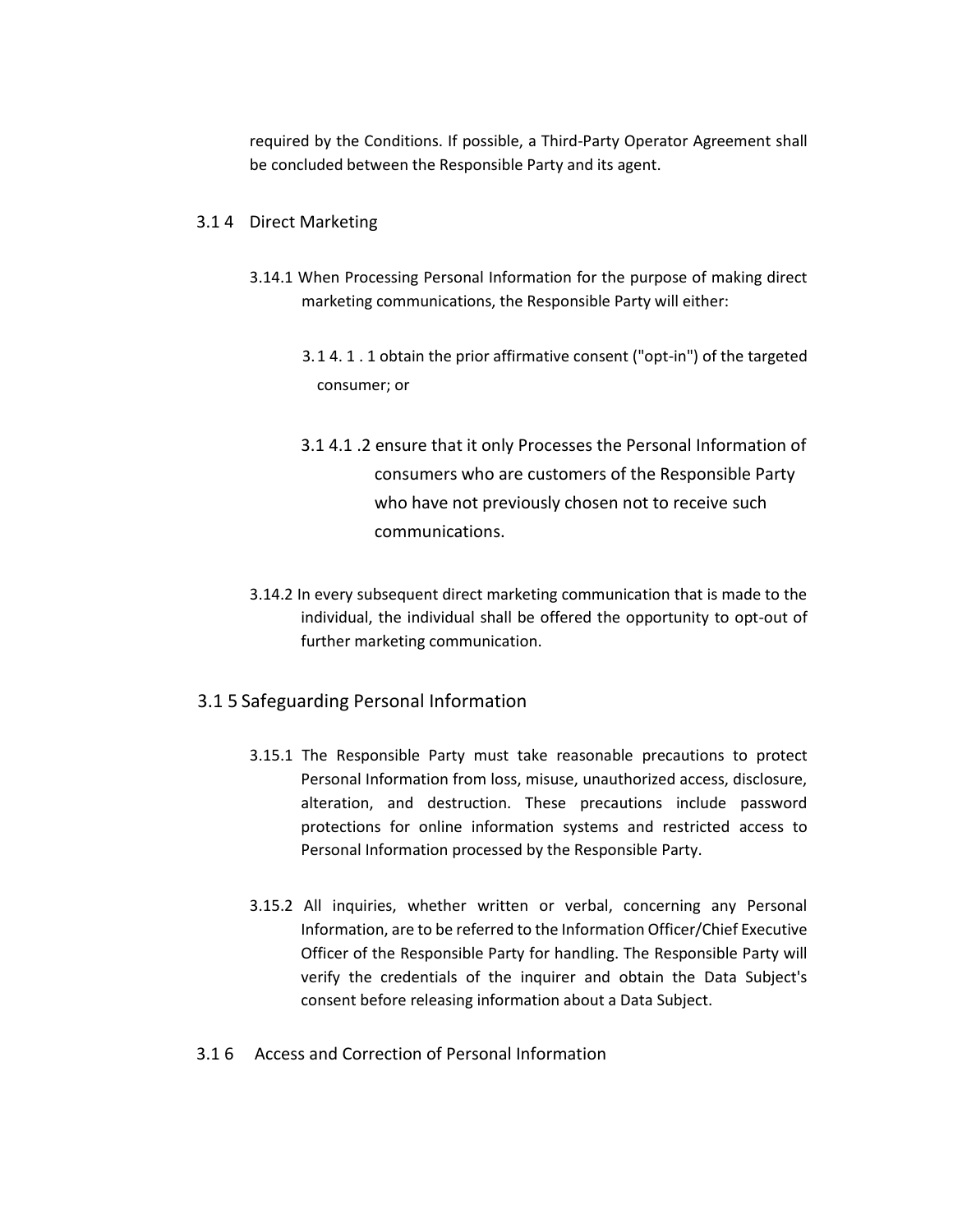Upon request, Data Subjects may access Personal Information about themselves and request that inaccurate or incomplete information be corrected or amended.

### 3.1 7 Complaints

The Responsible Party shall implement a complaint management process and apply consistent incident management procedures from identification through to resolution. Complaints shall be submitted through the following mechanisms:

- 3.17.1 Online Complaints must be submitted via the [iWiFi@interactiveonline.co.za](mailto:iwifi@interactiveonline.co.za) form on the Responsible Party's website.
- 3.17.2 Telephone Complaints can be reported via telephone using the telephone number provided on the Responsible Party's website.

Upon receipt of a complaint, the Responsible Party will review the submission and investigate the complaint. The Responsible Party will acknowledge receipt of a complaint within ten business days and will respond to all submissions within twenty business days.

#### 3.1 8 Retention of Personal Information

#### 3.18.1 Purpose

- 3.1 8. 1 . 1 To exercise effective control over the retention of documents and electronic transactions as prescribed by legislation and as dictated by business practice.
- 3.1 8.1 .2 Documents need to be retained in order to prove the existence of facts and to exercise any rights that the Responsible Party may have. They are also necessary for defending legal action, for establishing what was said or done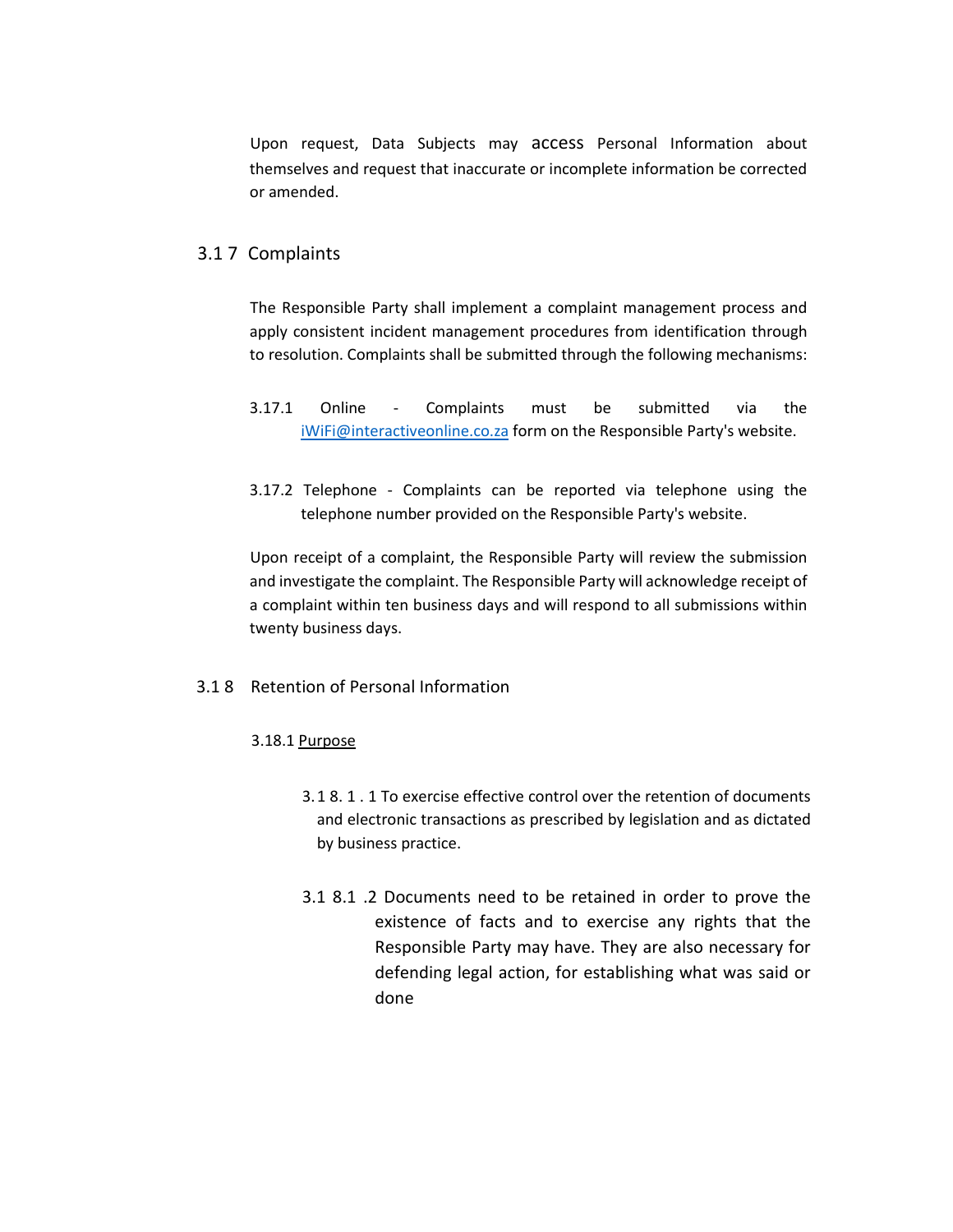in relation to the business of the Responsible Party and to minimize the Responsible Party's reputational risks.

- 3.1 8.1 .3 To ensure that the Responsible Party's interests are protected and that the Responsible Party and the Data Subjects' rights to privacy and confidentiality are not breached.
- 3.1 8.1 .4 Queries may be referred to the Information Officer or Chief Executive Officer of the Responsible Party.

### 3.18.2 Retention Period

The Responsible Party must strive to keep Personal Information only for the time necessary for the purposes set out in this Framework and in accordance with the law. As a general rule:

- 3.1 8.2.1 The Data Subject's data will be kept for three years from the date of collection or after the last contact or the end of the commercial relationship, unless opposed by the Data Subject. At the end of this three-year period, the Responsible Party may make contact with the Data Subject again in order to find out whether or not the Data Subject wishes for the Responsible Party to continue to retain his/her/its Personal Information. If no clear positive answer is given by the Data Subject, his/her/its data will be deleted or archived in accordance with POPIA.
- 3.1 8.2.2 Data that is required to prove a right or a contract or to be kept under compliance with a legal obligation can be archived in accordance with the law.

## 3.1 9 Destruction of records/documents

3.19.1 Records of Personal Information must be destroyed after the termination of the retention period. The Information Officer/Chief Executive Officer of the Responsible Party will request the party/ies dealing with the Personal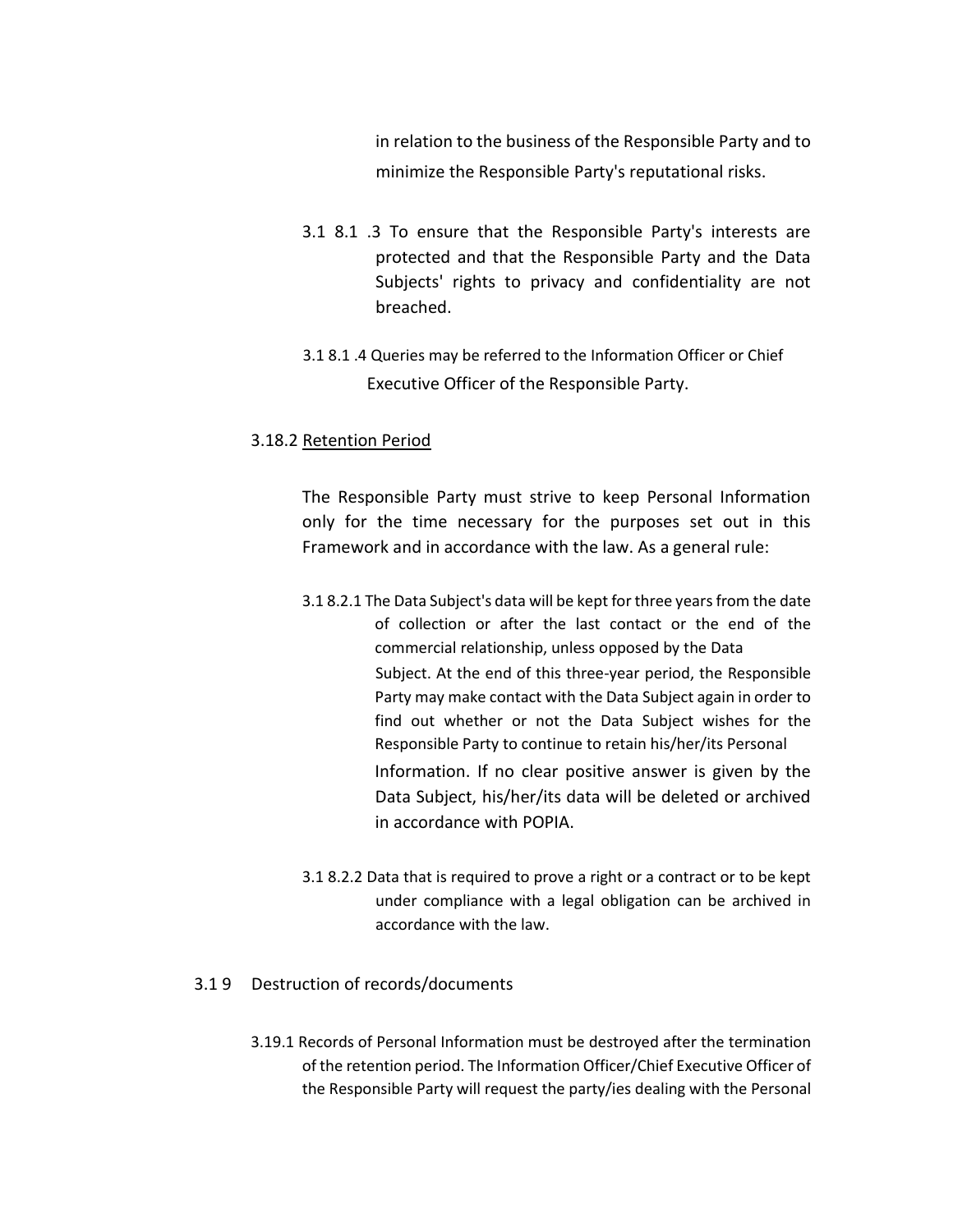Information to attend to the destruction of its documents and these requests shall be attended to as soon as possible.

- 3.19.2 Each Responsible Party is responsible for attending to the destruction of its documents, which must be done on a regular basis. Files must be checked in order to make sure that they may be destroyed and also to ascertain whether there are important original documents in the file. Original documents must be returned to the holder thereof, failing which, they should be retained by the Responsible Party pending such return.
- 3.19.3 After completion of the process in 3.19.2 above, the Information Officer/ Chief Executive Officer of the Responsible Party shall, in writing, authorise the removal and destruction of the records/documents.
- 3.19.4 Documents/records may also be stored off-site, in storage facilities approved by the Responsible Party. However, should the off-site storage be outside the Republic of South Africa, the Data Subject must have consented to the transfer.

### 3.20 Data Integrity

The Responsible Party shall take reasonable steps to ensure that Personal Information is accurate, complete, and current. All Data Subjects are asked to inform the Responsible Party immediately in the event of changes in Personal

Information.

### 3.21 Security Breach

- 3.21.1 A security breach occurs when the data for which the Responsible Party is responsible suffers a security incident resulting in a breach of confidentiality, availability, or integrity.
- 3.21.2 If a security breach occurs, the following protocol is to be observed:
	- 3.21 .2.1 The Responsible Party's IT officer is to isolate the incident and complete a breach report.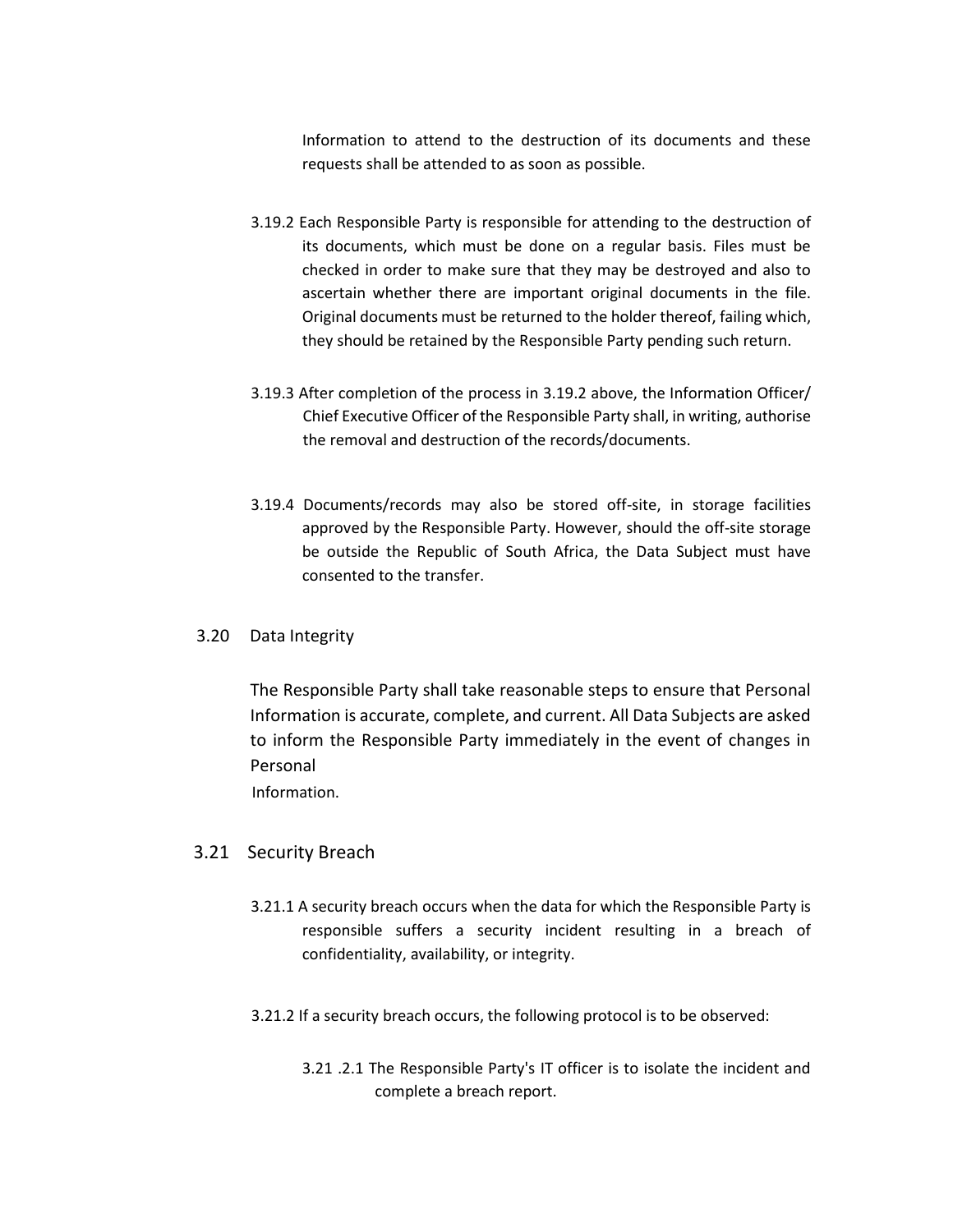- 3.21 .2.2 The IT officer is to provide the report and notify the Information Officer/Chief Executive Officer together with the Managing Director of the Responsible Party.
- 3.21 .2.3 The Information Officer of the Responsible Party must notify the Information Regulator in South Africa without undue delay, and at the latest within 72 hours after having become aware of the security breach.
- 3.21.3 The notification must:
	- 3.21 .3.1 Describe the nature of the breach;
	- 3.21 .3.2 State the number of the Data Subjects affected by the breach;
	- 3.21 .3.3 Describe the likely consequences of the breach; and
	- 3.21 .3.4 Describe the measures taken or proposed to be taken by the Responsible Party to remedy the breach.
- 3.21.4 If it is likely that the breach poses a risk to a Data Subject's rights, then the Data Subject should also be informed, unless there are effective technical and organisational protection measures that have been put in place, or other measures that ensure that the risk is no longer likely to materialise, or the Data Subject cannot be identified.

# 4. IWIFI 'S COMMITMENTS

- 4.1 Governance
	- 4.1.1 IWIF 's Information Officer is chartered to ensure compliance with POPIA and is responsible for overseeing compliance with this Framework.
- 4.2 Training
	- 4.2.1 IWIFI shall provide general POPIA training in order to address the compliance obligations under this Framework.